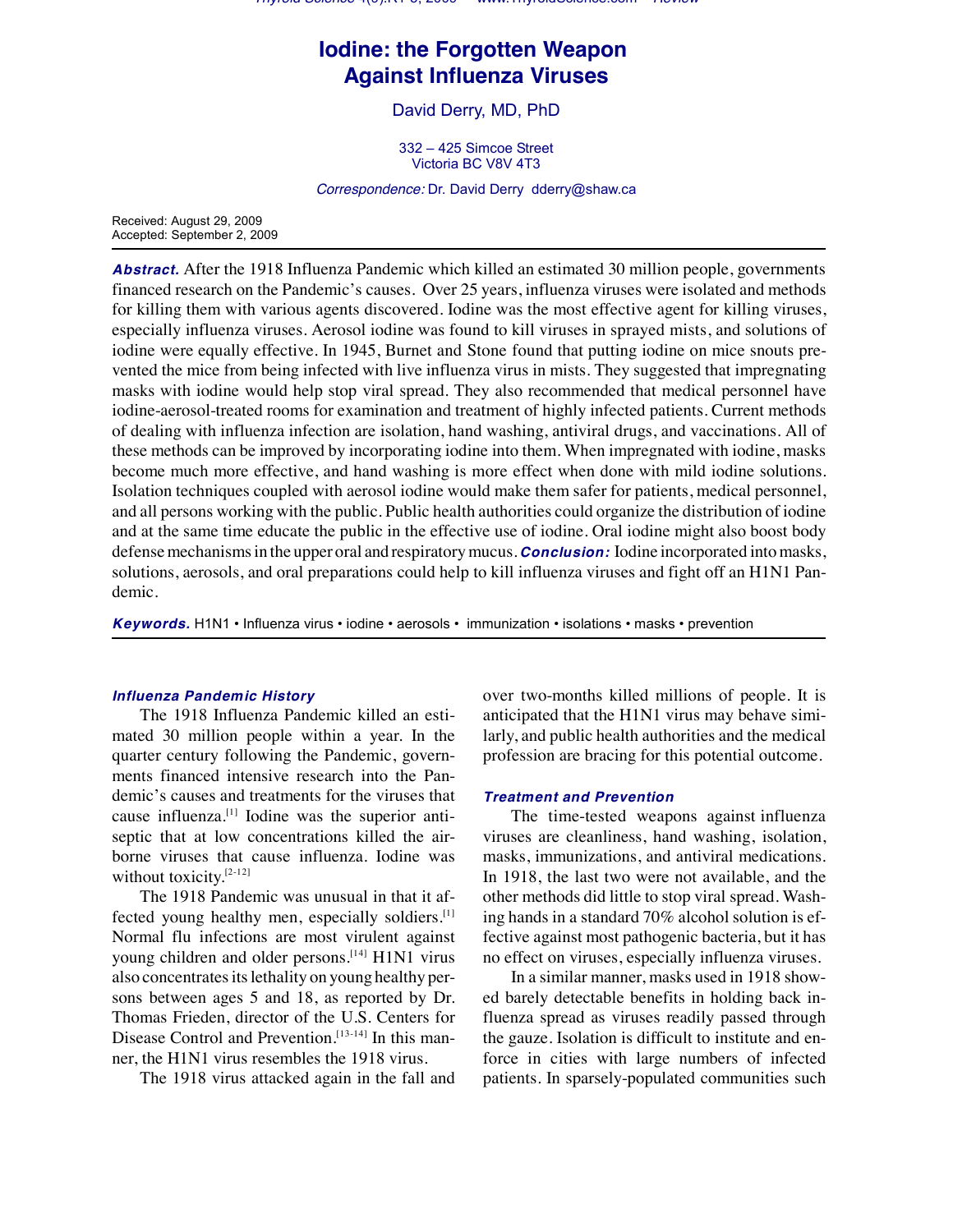as Alaska, isolation was beneficial but difficult to implement. Even in hospitals, large numbers of patients tend to overwhelm and compromise isolation techniques.<sup>[1]</sup>

Vaccines and antiviral drugs have been prepared and are available in many Western Countries. These interventions are of unknown benefit, as influenza viruses tend to mutate rapidly.

### *Iodine*

Iodine is the most effective broad-spectrum antiseptic with low toxicity.<sup>[21]</sup> Iodine has very high germicidal activity, and no organism develops resistance to iodine.<sup>[12]</sup>

Iodine has been used in various forms as an antiseptic for the skin, wounds, and mucous surfaces of the body. It has also been used to sterilize the air and inanimate objects such as catgut and surgical instruments. Moreover, it has been used as a prophylactic and therapeutic agent in diseases caused by bacteria, viruses, and fungi, and to sanitize eating utensils.  $[7,12]$  Iodine kills bacteria, viruses, fungi, protozoa, and even spores of bacteria and fungi, including anthrax spores. Iodine was used successfully against influenza, herpes, small pox, and chicken pox viruses.[7]

When iodine was suspended in a solution, viral inactivation occurred at dilutions of 1/1,000,000. Aerosols inactivated many viruses within 30 seconds or less.  $[7,8,12]$  Watery solutions such as Lugol's are the superior germicides.<sup>[12]</sup>

# *New Findings Leading to Effective Therapy with Iodine*

In 1945, a breakthrough occurred when J.D. Stone and Sir McFarland Burnet (who later went on to win a Nobel Prize for his Clonal Selection Theory) exposed mice to lethal effects of influenza viral mists. The lethal disease was prevented by putting iodine solution on mice snouts just prior to placing them in chambers containing influenza viruses.

Burnet and Stone wrote, "As a protection for doctors, nurses and others dealing with highly infectious patients (Pandemic Influenza) it should be relatively easy to design a gauze mask partially impregnated with iodine which should offer a greatly increased degree of protection to the wearer."<sup>[2,3]</sup>

Burnet and Stone also suggested, "it may be worth considering iodine vapor as a practical means of limiting indoor infection during an influenza epidemic $\frac{1}{2}$ [2,3] Students in classrooms were protected from influenza by iodine aerosol therapy. Aerosol iodine also is effective against freshly sprayed influenza virus.[8]

## *Iodine Body Properties and Distribution*

Iodine has been known as a universal antiseptic for 150 years and has few side effects except in high doses. Iodine was introduced into our diets with iodized salt by David Marine in 1920.<sup>[21,26]</sup> This effectively eliminated goiter, cretinism, and mental retardation caused by inadequate iodine in our diet.<sup>[21,27,28]</sup>

Extremely high doses of iodine can have serious side effects, but only a small fraction of such extreme doses are necessary to kill influenza viruses. Iodine circulating in the blood is captured by many tissue sites and ends up in mucus secretions. The tissues include thyroid and salivary glands, nasal secretions, stomach, and lungs. Collectively, these tissues and mucus products contain free iodine which defends against invasion by bacteria and viruses.<sup>[16,20]</sup>

When dietary iodine is absorbed from the gut all the above sites along with urinary output compete for blood iodine. The most potent competitor is the thyroid glands, which uses iodine to make thyroid hormone. A constant percentage of dietary iodine is excreted in the urine.<sup>[16]</sup>

# *Upper Respiratory and Oral Mucus Defenses*

The salivary glands, nasal mucosa, and lungs all secrete mucus which contains iodine.<sup>[16]</sup> The lungs not only secrete mucus, but Salter thought volatile iodine mixes with alveolar air to enter the bronchioles. $[17]$  If this is occurs, it would serve as an additional barrier to the invading air borne viruses in a manner similar to aerosol iodine.

Stomach mucosa captures iodine from blood and secretes it into stomach cavities. Free iodine in the stomach kills bacteria and viruses and it deactivates biological and chemical toxins. Dead viruses are still immunologically competent and thus antibodies can be made to dead viruses.<sup>[20, 22]</sup> Overall, we see there is a complex integrated system for protecting humans from viral or bacterial invasions via oral, nasal, and gastrointestinal routes.  $[16]$  This system depends on taking adequate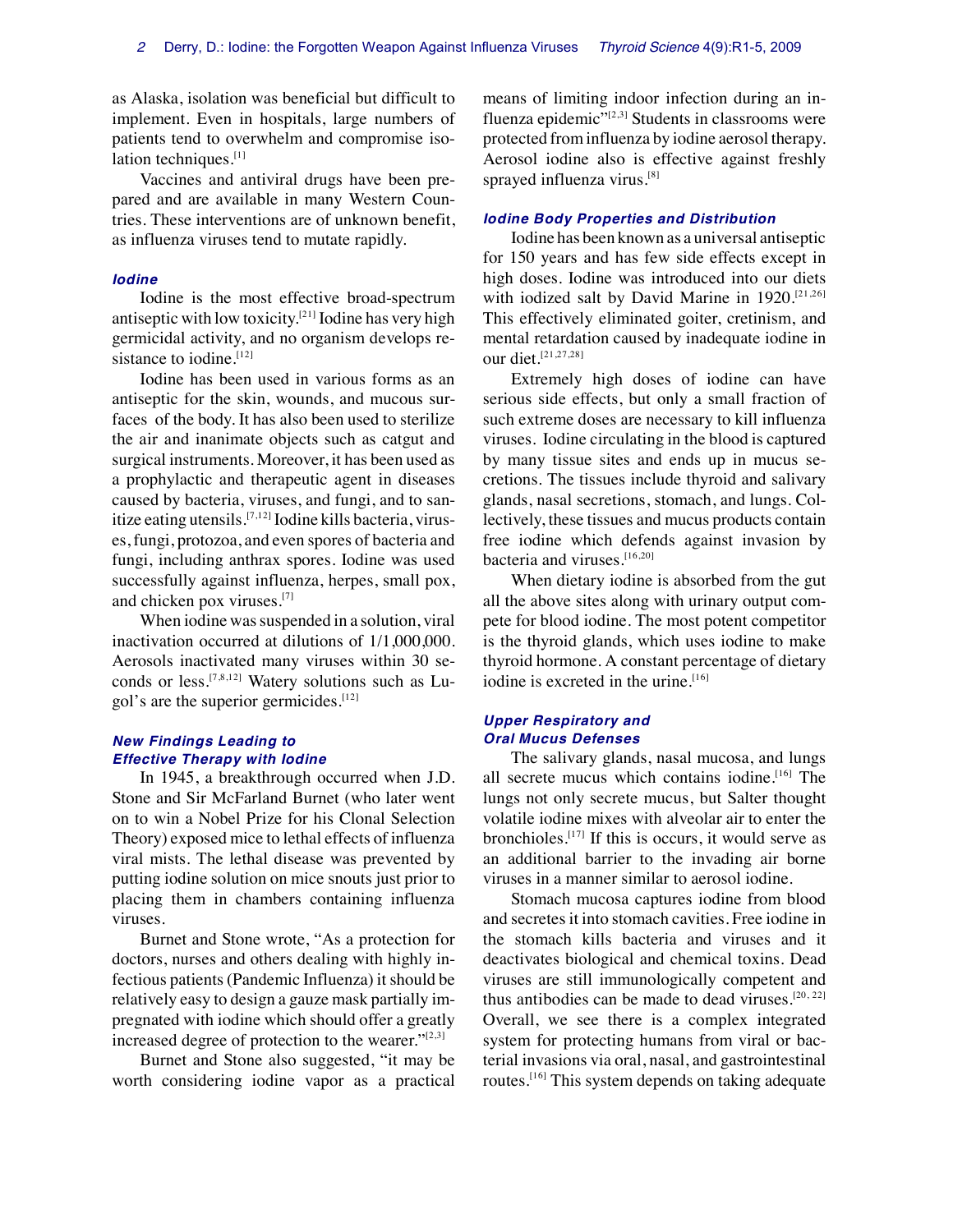iodine orally.

## *Current Iodine Doses and Doses Needed to Prevent Invasion*

Our current recommended iodine intake by the WHO is 150 to 200 micrograms daily. This dose first started by David Marine in 1920 has successfully prevented goiters, cretinism, and mental retardation.<sup>[21]</sup> If the daily iodine dose is above 3 mg for over 2 weeks, the thyroid gland becomes saturated and no longer takes up much iodine.<sup>[25]</sup>

Then, dietary iodine goes to other sites named above and is excreted into the upper respiratory and gastrointestinal tract mucus. [16] It seems logical that air borne viruses become stuck in mucus and killed by free iodine.

Dietary iodine found in iodized salt is below the amounts needed to fill mucus defense roles. To protect themselves, people wishing to boost their defense against infections should supplement their diets with iodine in the form of Lugol's. Most people will probably be protected by an amount of Lugol's that provides the average amount of iodine ingested by Japanese populations for centuries. This amount is about 12 mg daily. Two drops of Lugol's daily in the liquid of their choice will provide 13 mg.

#### *Lugol's Iodine Solution*

Lugol's iodine solution was discovered by Henri Lugol, a Paris physician, $[21]$  more than 150 years ago. It has been used therapeutically since then. Lugol's consists of 5% free iodine and 10% potassium iodide in water. Lugol's has a distinct advantage over most other iodine oral medications by having a high level of free iodine, which is the active ingredient that kills viruses.  $[5,6,15]$ 

Medical personnel and others interacting with highly infectious persons should consider protecting themselves with 2 drops daily of Lugol's iodine orally in the liquid of their choice, as all liquids work. At this dose, no noticeable side effects occur.

Free iodine is believed to react with the amino acids tyrosine and/or histidine at low concentrations. The reaction denatures proteins and causes the death of cells.  $[5,6,20,22]$  In Canada, Lugol's iodine solution can be bought over the counter and costs about 10 dollars for 100 ml. This amount will last one person 5 years.

## *Iodine Well Tolerated by Humans*

With few exceptions, humans tolerate well large doses of iodine.  $[18-24,29]$  High doses are not required to kill viruses. Aerosols can be effective in sterilizing a room at levels not detectable by humans.  $[7,4,8,12]$  In the 1930s, iodine's use therapeutically was stated in the US Pharmacopeia. The usual dose for treatment is 300 mgs (46 drops of Lugol's) to 1 gm (1000 mg, 154 drops). The maximum safe dose in 24 hours should seldom exceed 6 gm as at these extreme doses iodine is not without danger. Such high doses are not needed to prevent or treat influenza virus infections.

#### *Educating the Public*

Supervised by Public Health Officials and physicians the lay public can be taught ways to use iodine. By using iodine correctly persons could protect themselves and their families. Stock piled concentrated solutions can be the source of more dilute solutions for distribution to the public.<sup>[7,12]</sup>

#### *Can Lugol's be Given to Treat Influenza Infection?*

The author is not aware of any published data on treating viral infections with oral or intravenous Lugol's solution or any other medications with the exception of some topical iodine's use for herpes infections. As Lugol's is well tolerated both ways, it is a form of treatment that could be explored. It was standard practice to give high doses of iodine for Graves' disease prior to thyroidectomy and no serious side effects were noticed.<sup>[24]</sup>

## *Why Did the Japanese not Fair Better in the 1918 Influenza Pandemic?*

A possible explanation for Japanese citizens doing as badly as the rest of the world in 1918 is that in Japan, as well in Chile, citizens have the highest consumption of nitrates in the world. Nitrates in high doses competitively block membrane transport mechanisms that move iodine from the blood into the thyroid gland, salivary glands, and stomach mucus glands. This nitrate effect would interfere with body defense systems. No opportunity has arisen to test this possibility.

#### *Pre-planning in Catastrophes*

Hard, fast, and exacting rules for preventing an Influenza Pandemic cannot be laid down. However,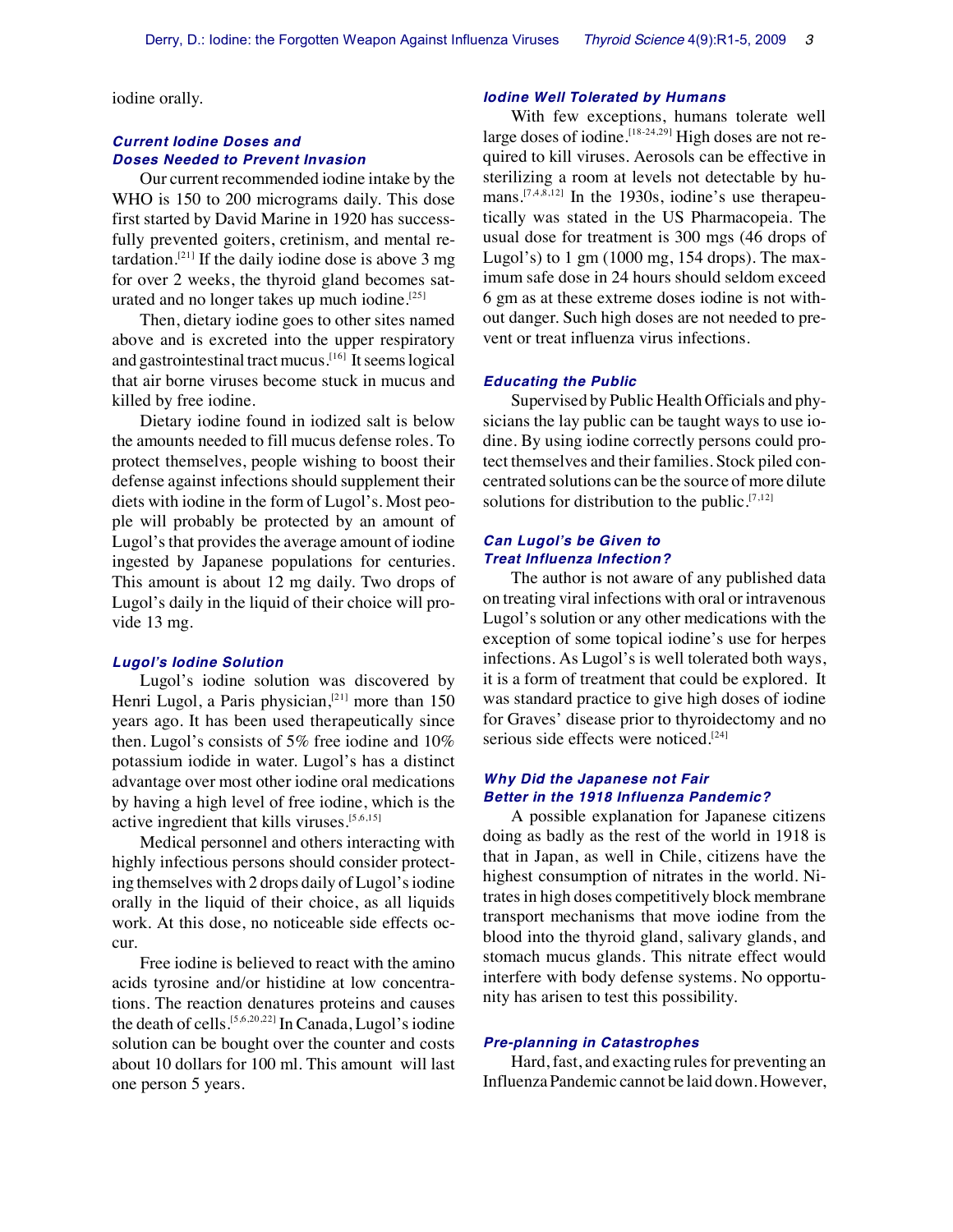definite, prearranged, overall systematic planning is necessary. All possible methods of prevention and intervention should be taken into consideration so that the greatest amount of good to the largest number of people results. [12]

The methods using iodine are untried in pandemic conditions. It is likely that trying the methods during pandemic will present new problems. Nor are these proven methods of protection, as no epidemic has been tested this way. However, data reviewed here indicate that this approach, done properly, could help arrest an epidemic and possibly save many lives, especially those of medical personnel, from this horrible disease.

For stock piling, it is more economical to store a supply of a mixture of iodine and a soluble iodide in glass bottles. The bottle sizes should be such as to make quickly available solutions of desired concentrations of free iodine without the necessity of weighing at the time of use. In this form the germicide shelf life is indefinite.[12]

#### *Conclusion*

A medical literature review indicates the 1918 Influenza Pandemic was caused by viruses. In addition, iodine, as iodine solutions or aerosols, was superior in every respect to kill the flu viruses. These findings indicate that simple methods could help with the fight if an epidemic occurs.

Many forms of iodine have been available, but Lugol's iodine has stood the test of time and is standardized around the world. Lugol's has advantages. It has a high free iodine content, which suggests it may be a choice agent for fighting influenza virus. Using iodine has not been tried, but available data strongly suggests it should help.

#### *References*

- 1. Crosby, A.W.: *America's Forgotten Pandemic: The Influenza of 1918.* New York, Cambridge University
- 2. Burnet, F.M., Holden, H.F., and Stone. J.D.: Action of iodine vapour on influenza virus in droplet suspension. *Austral. J. Sci*., 7:125-126, 1945.
- 3. Stone, J.D. and Burnet. F.M.: The action of halogens on influenza virus with special reference to the action of iodine vapour on virus mists. *Austral. J. Exptl. Biol. Med*., 23:205-212, 1945.
- 4. Dunham, W.B. and MacNeal, E.J.: Inactivation of vaccinia virus by mild antiseptics. *J. Lab. Clin.*

*Med*., 28:947-953, 1943.

- 5. Carrol, B., Keosian, J., and Steinman, I.D.: The mode of action of iodine on infectious agents. *J. Newark Beth Israel Hosp*., 6:129-140, 1955.
- 6. Carroll, B.: The relative germicidal activity of triiodide and diatomic iodine. *J. Bacteriol*., 69:413-417, 1955.
- 7. Gershenfeld, L.: Iodine. In *Disinfection, Sterilization, and Preservation*. Edited by S. S. Block. Philadelphia, Les & Febiger, 1977, pp.196-218.
- 8. Gershenfeld. L.: Iodine as a virucidal agent. *J. Am. Pharm. Assoc*., 44:177-182, 1955.
- 9. Dunham, W.B. and MacNeal, W.J.: Inactivation of vaccinia virus by mild antiseptics. *J. Lab. Clin. Med*., 28:947-953, 1943.
- 10. Faber, H.K. and Dong, L.: Virucidal activity of some common surface antiseptics with special reference to poliomyelitis. *Pediatrics*, 12:657, 1953.
- 11. Gerchenfeld, L.: Iodine. In *Antiseptics, Disinfectants, Fungicides, and Chemical and Physical Sterilization*, 2nd edition. Edited by G.F. Reddish. Philadelphia, Lea & Febiger, 1957.
- 12. Reddish, G.F.: *Antiseptics, Disinfectants, Fungicides, and Chemical and Physical Sterilization*. Philadelphia, Lea & Febiger, 1957.
- 13. Alphonso, C.: H1N1 virus hits children 5 to 18 the hardest. *The Globe and Mail Toronto*, Canada, Friday. Sept. 4, 2009.
- 14. Galson, S.K.: 2009 N1H1 flu: also known as swine flu/ May 1, 2009, FPC Briefing. U.S. Department of State. http://fpc.state.gov/122555.htm.
- 15. Gottardi, W.: Iodine and iodine compounds. In *Disinfection, Sterilization, and Preservation*, 4th Edition. Edited by S.S. Block. Philadelphia, Lea & Febiger 1991.
- 16. Brown-Grant, K.: Extrathyroidal iodide concentrating mechanisms. *Physiol. Rev*., 41:189, 1961.
- 17. Salter. W.T.: *The Endocrine Function of Iodine*. Cambridge, Harvard University Press, 1940.
- 18. Danowski, T.S., Johnston, S.Y., and Greenman, J.H.: Alterations in serum iodine fractions induced by the administration of inorganic iodide in massive dosage. *J. Clin. Endocrinol.*, 10:519, 1950.
- 19. Derry, D.M.: Successful human scar regeneration by topical iodine. *Med. Hypotheses*, 72:553-561, 2009.
- 20. Derry, D.M. Breast Cancer and Iodine. Trafford, Victoria Canada, 2001.
- 21. Kelly, F.C.: Iodine in medicine and pharmacy since its discovery, 1811-1961. Proceedings of the Royal Society of London—Series B: *Biol. Sci*., 54:831- 836, 1961.
- 22. Heneine, I.F. and Heneine, L.G.: Stepwise iodination. A general procedure for detoxification of proteins suitable for vaccine development and antiserum production [comment]. *Biologicals*, 26